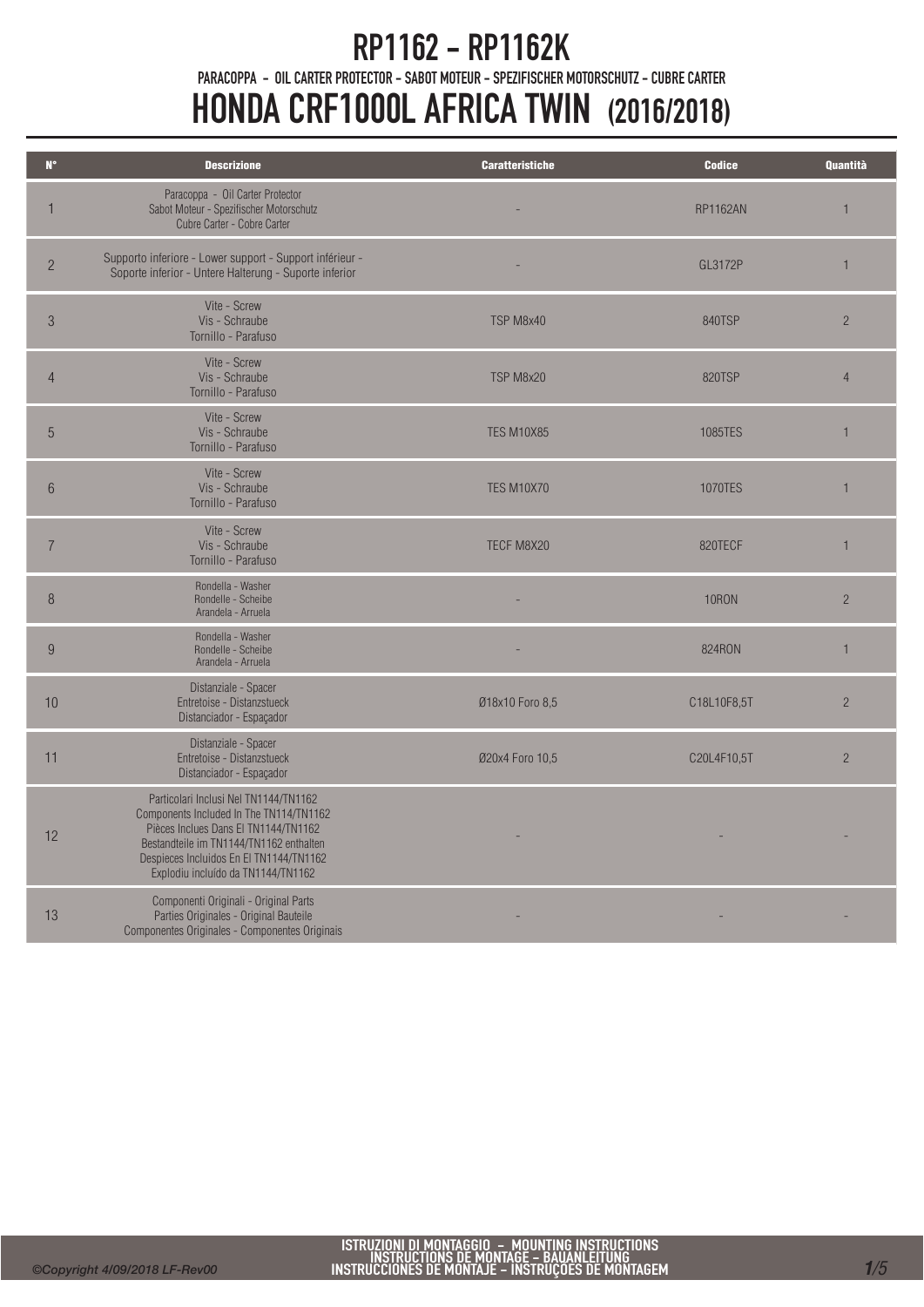

 $(mm)$ 

 $\mathbf{u}$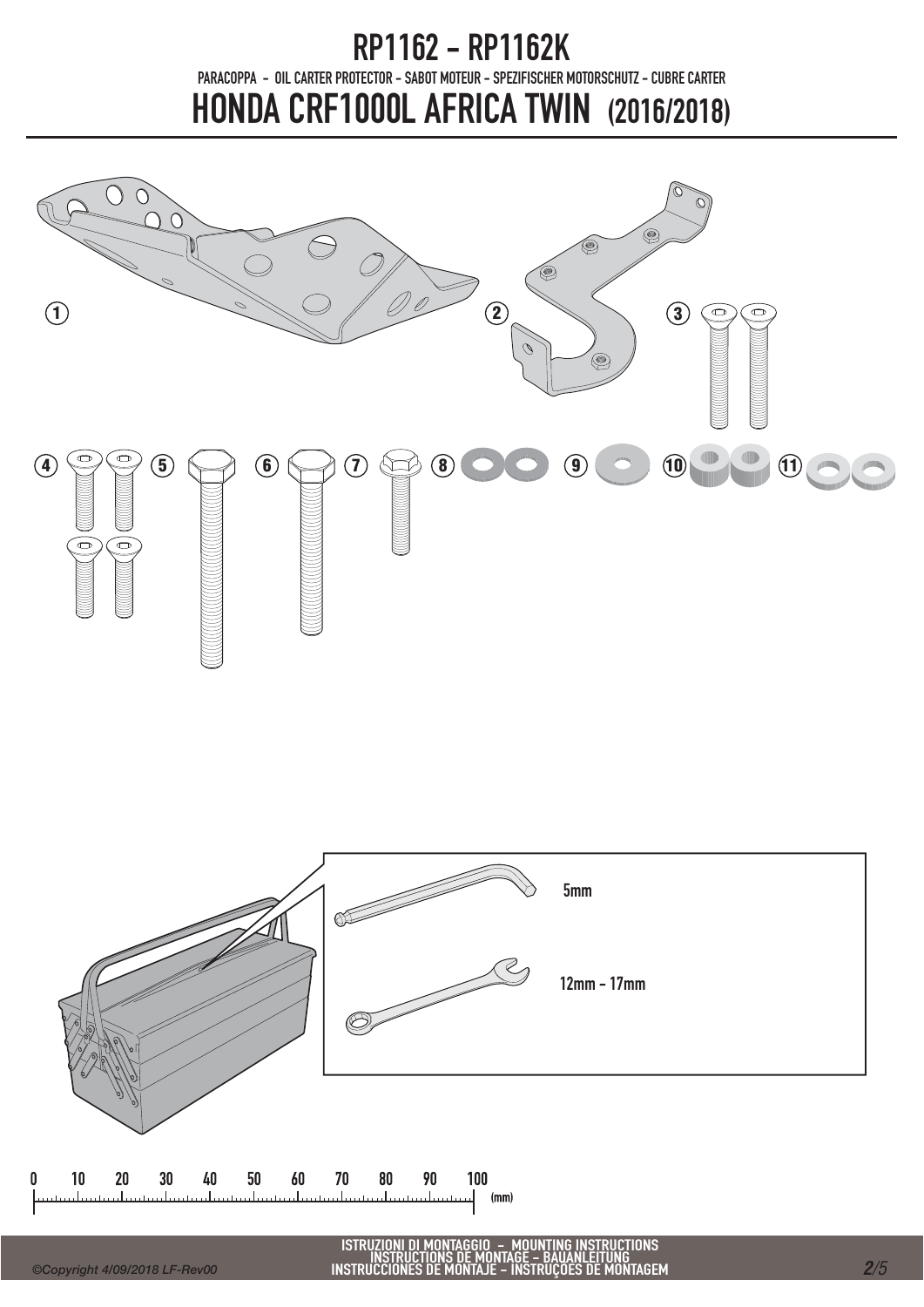

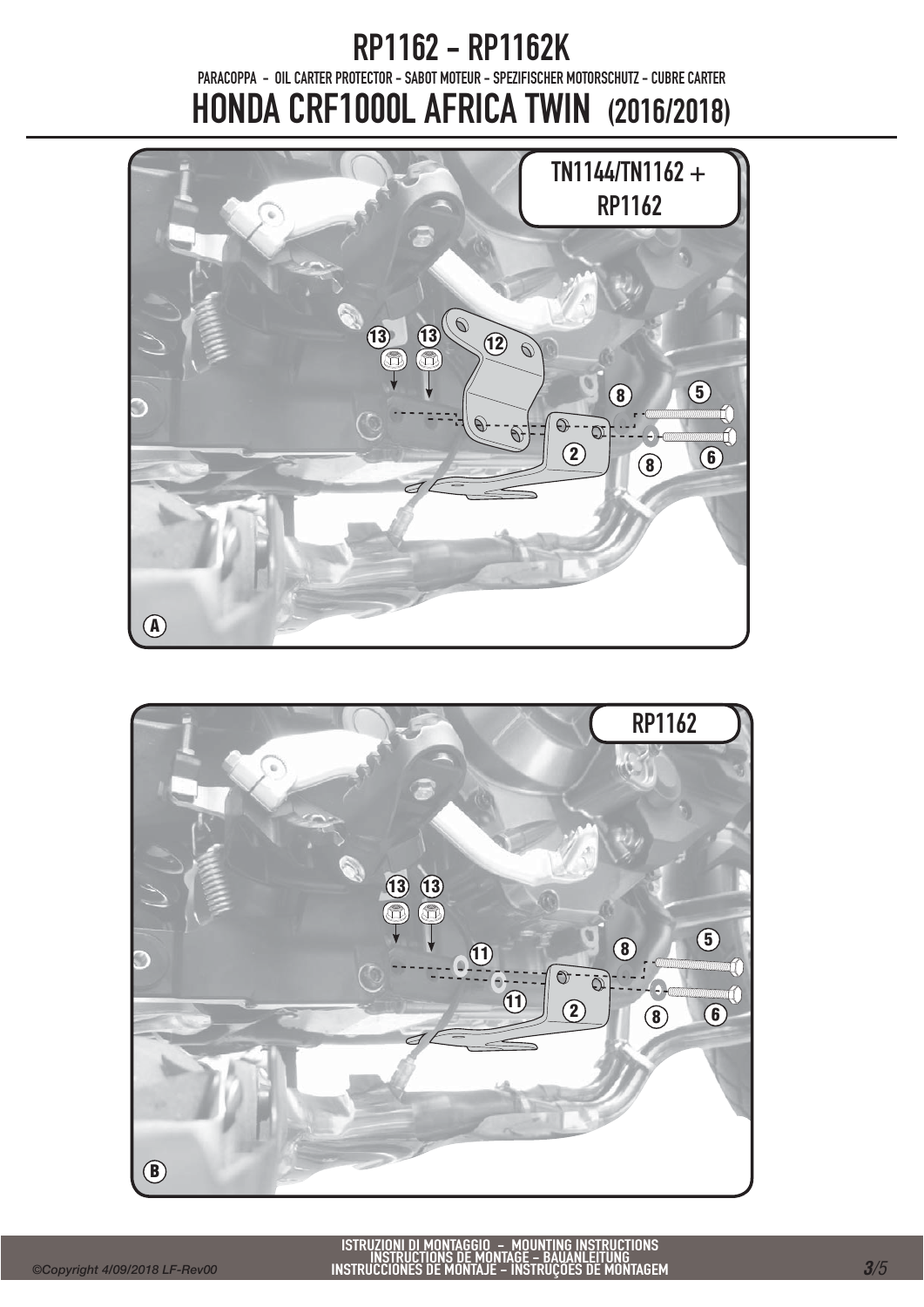